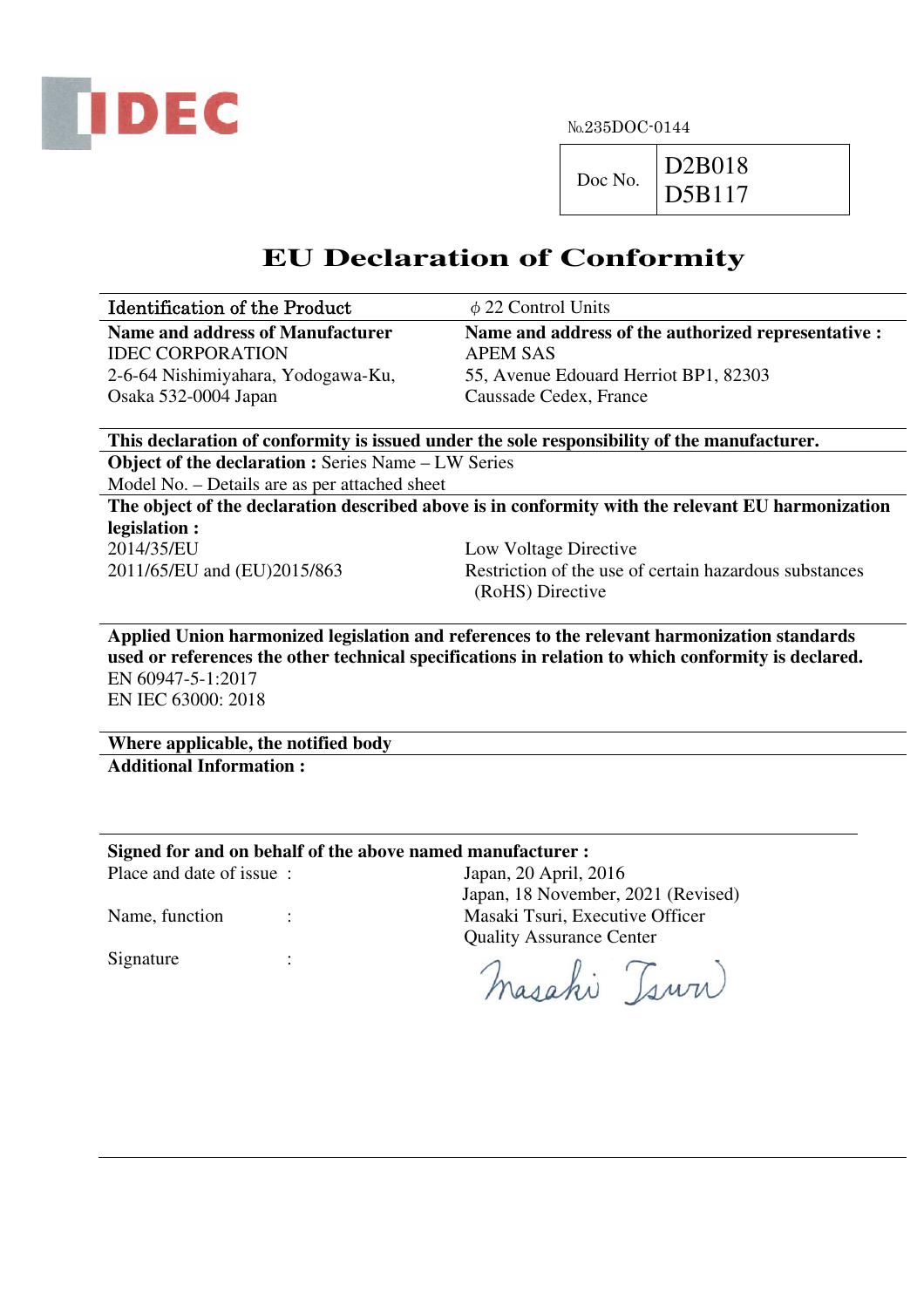

| Doc No. | D2B018<br>$\vert$ D5B117 |
|---------|--------------------------|
|         |                          |

20 April, 2016 1 April, 2018 (Revised) Page 1 of 3

## LW Series (Pushbutton Switch, Selector Switch, Keylock Selector Switch and Indicator light)

|  |  |  | $\sim$ | $\overline{\phantom{a}}$ | LW 2 L – M E 1 C 2 7 V R – | $\overline{\phantom{a}}$ |                                     |
|--|--|--|--------|--------------------------|----------------------------|--------------------------|-------------------------------------|
|  |  |  |        |                          |                            |                          | 1 2 3 4 5 6 7 8 9 10 11 12 13 14 15 |

- 1. Series LW
- 2. Bezel Shape (may be followed)
	- 1 Round<br>2 Square
	- **Square**
	- 3 Round with square
	- 5 Rectangular
	- 6 Round flat bezel
	- 7 Square flat bezel
	- 6M Round flat bezel Metal type
	- 6G Round flat bezel with switch guard
	- 7G Square flat bezel with switch guard
- 3. Operator Function (may be followed)
	- B Non-illuminated pushbutton
	- L Illuminated pushbutton<br>S Selector
	- **Selector**
	- F Illuminated selector
	- K Keylock selector
	- P Indicator light<br>J Illuminated ke
	- Illuminated keylock selector
- 4. Function (may be followed)
	- M Momentary
	- A Alternate
	- 2 2-position maintained
	- 21- 2-position spring return from right
	- 3 3-position maintained
	- 31- 3-position spring return from right
	- 32- 3-position spring return from left
	- 33- 3-position 2-way spring return
	- None Indicator light or with Type LW1L-ME2-TK\*, LW2L-ME2-TK\* or LW5L-ME2-TK\* operator unit
- 5. Degree of Protection (may be followed)
	- None IP65 or with Type LW1L-ME2-TK\*, LW2L-ME2-TK\* or LW5L-ME2-TK\* operator unit
	- $E IP40$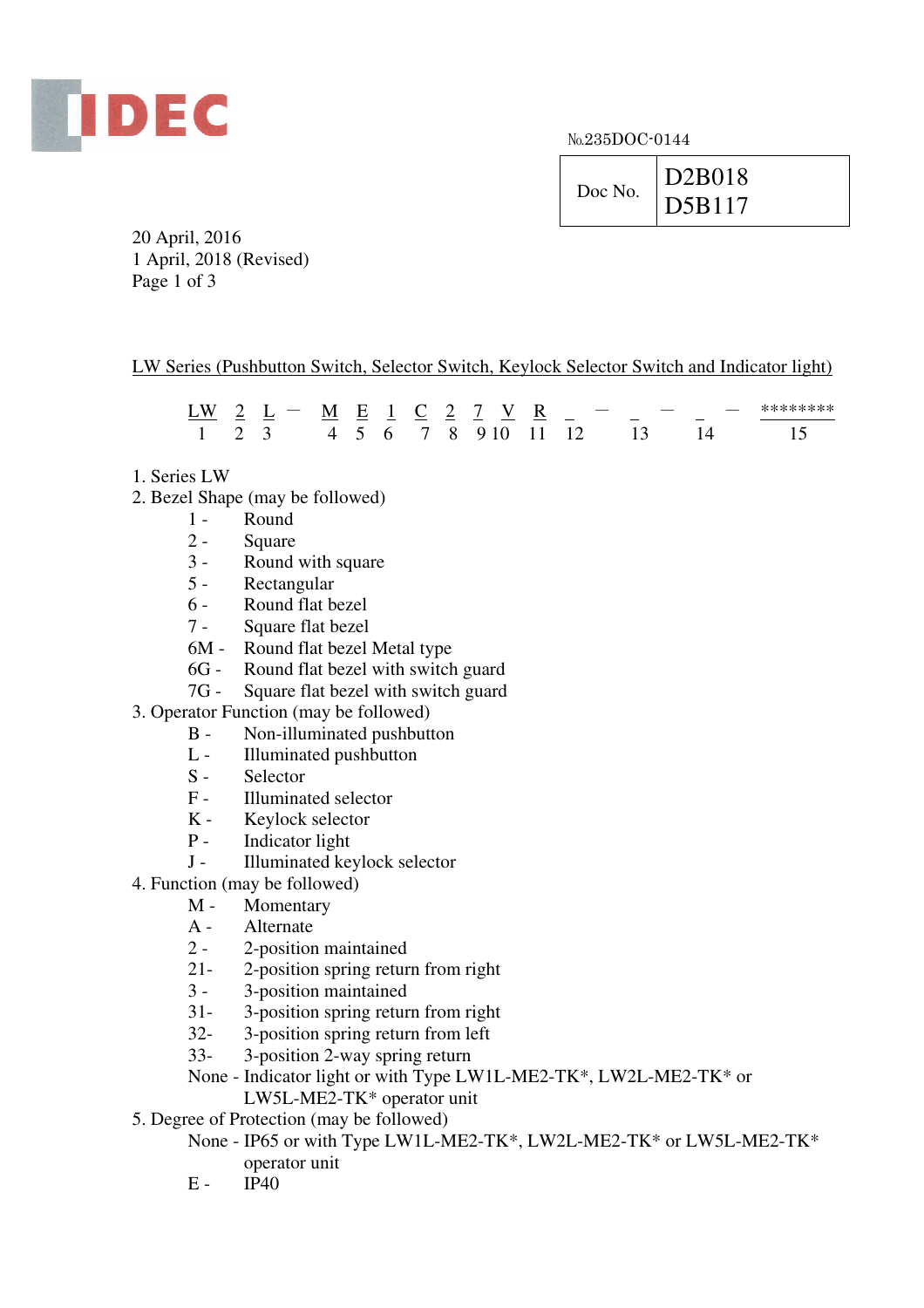

| Doc No. | D2B018             |
|---------|--------------------|
|         | $\overline{DB117}$ |

20 April, 2016 1 April, 2018 (Revised) Page 2 of 3

- 6. Operator Shape (may be followed)
	- $1 -$  Flush<br> $2 -$  Exten
	- **Extended**
	- 3 Mushroom
	- L Lever handle for selector
	- None Selector, Illuminated selector, Keylock selector, Illuminated key lock selector or with Type LW1L-ME2-TK\*, LW2L-ME2-TK\* or LW5L-ME2-TK\* operator unit
- 7. Switch Unit
	- C with LW-C series switch unit

 None - Indicator light, Short body type or with Type LW1L-ME2-TK\*, LW2L-ME2-TK\* or LW5L-ME2-TK\* operator unit

- 8. Contact configuration:
	- 0 No contacts
	- 1 1C (gold overlaid silver contacts)
	- 2 2C (gold overlaid silver contacts)
	- 3 3C (gold overlaid silver contacts)
	- 5 1C (silver contacts)
	- 6 2C (silver contacts)
	- 7 3C (silver contacts)
	- None Indicator light, Short body type

9. Applicable Lamp:

- 0 Illuminated type switch, without lamp
- 1 LED lamp, lamp rating (=operational voltage) 5V
- 2 LED lamp, lamp rating (=operational voltage) 6V
- 3 LED lamp, lamp rating (=operational voltage) 12V
- 4 LED lamp, lamp rating (=operational voltage) 24V
- 5 Incandescent lamp, lamp rating 6.3V, Operational voltage 6V
- 6 Incandescent lamp, lamp rating 18V, Operational voltage 12V
- 7 Incandescent lamp, lamp rating 30V, Operational voltage 24V
- None Non-illuminated type operator
- 10. Terminal Configuration (may be followed)
	- None Solder/Tab terminal
	- V for PWB terminal
	- M Screw terminal